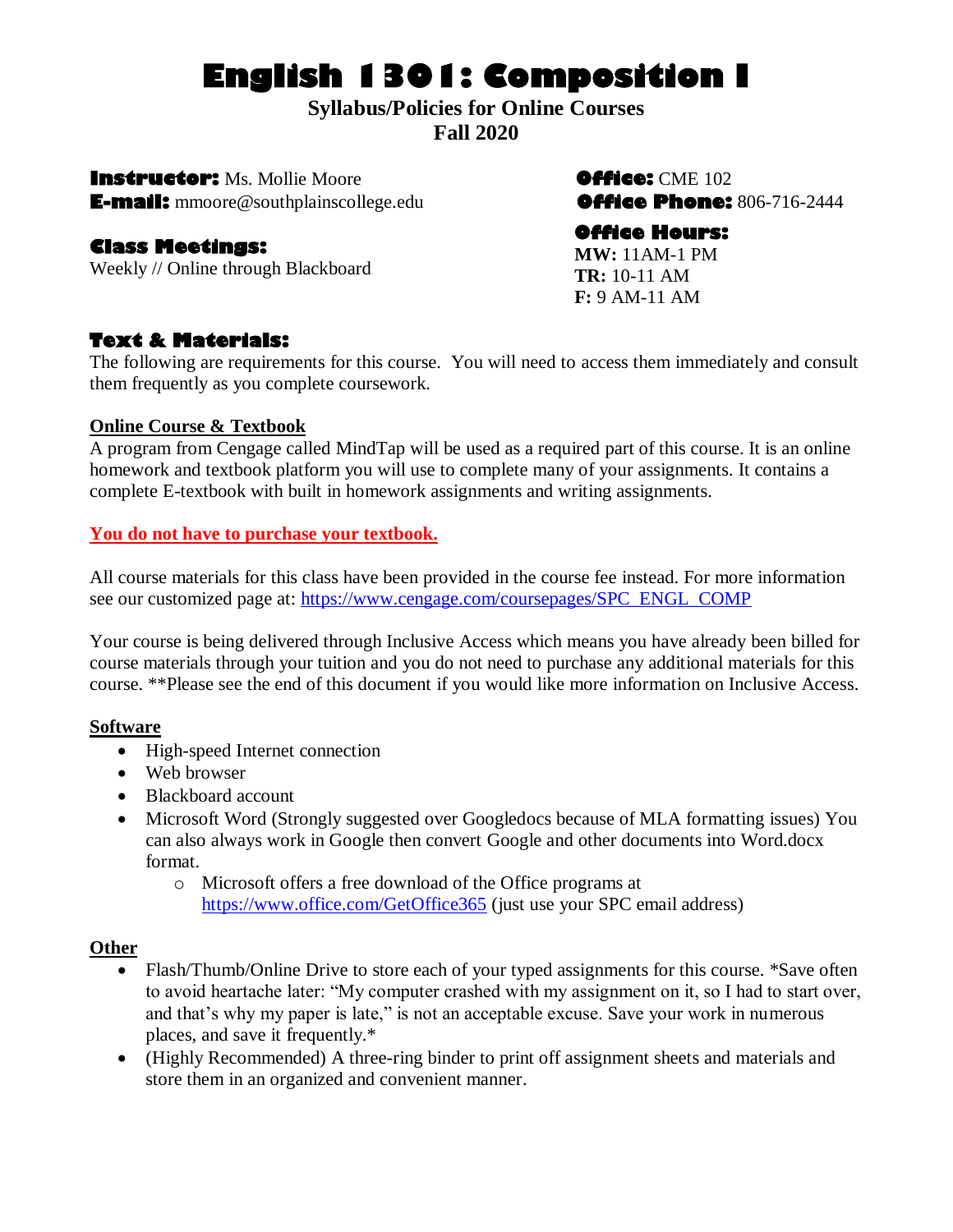## **Course Description:**

This course is an intensive study and practice of the composition process from invention and researching to drafting, revising, and editing, both individually and collaboratively. The curriculum includes the teaching of effective rhetorical modes as well as audience, purpose, arrangement, style, and collateral readings. The instructional focus is on writing the academic essay as a vehicle for learning, communicating, and critical analysis.

## **Objectives:**

- **Communications skills**—to include effective written, oral and visual communication
- **Critical thinking skills**—to include creative thinking, innovation, inquiry, and analysis, evaluation and synthesis of information
- **Teamwork**—to include the ability to consider different points of view and to work effectively with others to support a shared purpose or goal
- **Personal Responsibility**—to include the ability to connect choices, actions, and consequences to ethical decision-making.

#### **Goals/Outcomes:**

Upon successful completion of this course, students will:

- 1. Demonstrate knowledge of individual and collaborative writing processes.
- 2. Exhibit logic, unity, development, and coherence to create essays.
- 3. Develop ideas with appropriate support and attribution.
- 4. Write in a style appropriate to audience and purpose.
- 5. Read, reflect, and respond critically to a variety of texts.
- 6. Use edited American English, with an emphasis on correct grammar, punctuation, spelling, and mechanics, in academic essays.
- 7. Write a minimum of six 500-word essays (or the equivalent there of).

## **Grades:**

Major Essays (4, includes final) 50% MindTap & Writing Assignments (5 Units) 50%

#### **Grades Breakdown:**

#### **Major Essays:**

| Essay #1 (Process Analysis)                     | 5%         |
|-------------------------------------------------|------------|
| Essay #2 (Causal Analysis or Comp/Contrast) 10% |            |
| Essay #3 (Definition)                           | 15%        |
| Essay #4 (Argument, final exam)                 | <b>20%</b> |

#### **MindTap & Writing Assignments:**

| <b>Writing Assignments</b>        | 20% |
|-----------------------------------|-----|
| <b>Homework Activities</b>        | 15% |
| (Also includes Discussion Boards) |     |
| <b>Just in Time Plus</b>          | 10% |
| <b>Quizzes</b>                    | 5%  |

#### **Grading Scale:**

A (Superior): 100-90% B (Good): 89-80% C (Average): 79-70% D (Poor): 69-60% F (Unacceptable): 59-50%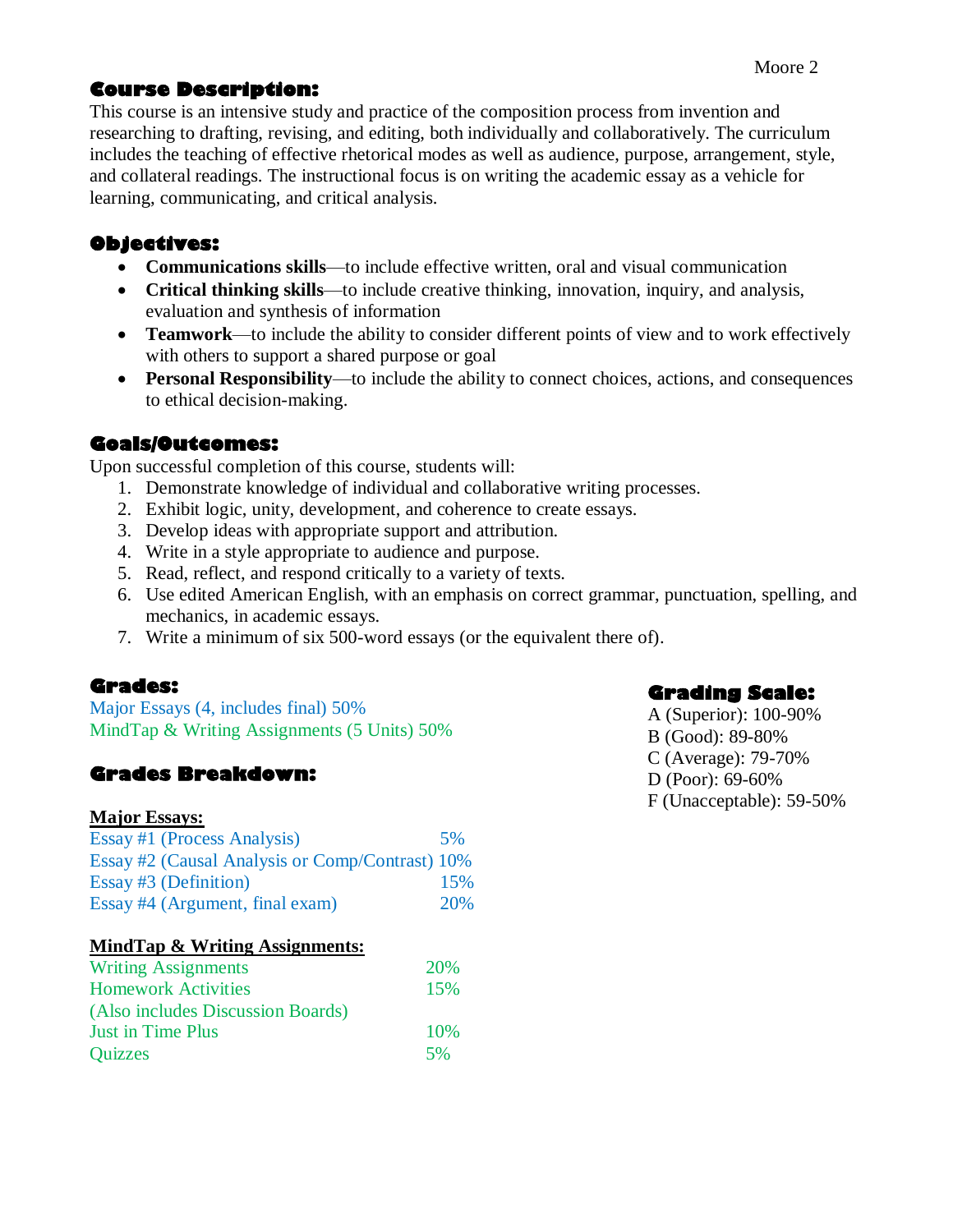#### **Assignment Information/Completion:**

- ANNOUNCEMENTS: Any information sent out via announcements in emails, course messages, or posted as an announcement on the course website (Blackboard) is important and is, accordingly, an extension of assignment requirements and syllabus policies. **Students must read all announcements and will be held responsible for any information posted in the announcements.**
- Numerical grades are assigned for convenience in averaging grades only. Your grade at the end of the course will be determined on an average system, not on a point system.
- LATE WORK: Failure to turn in an assignment on time can result in a grade of  $0/F$  for the assignment. In some cases, essays will be penalized for each day late, **if the student discusses the situation with the instructor.** Late polices for each type of assignment are as follows:
	- o Major Essays // -20 per day beginning at 12:01 AM after due date and not accepted after 5 days
	- o Writing Assignments // -30 per day and not accepted after 3 days
	- o MindTap Homework, Just in Time Plus, and Quizzes // NOT accepted late // Will drop your lowest 3 grades in each of these categories
- Any late work on Major Essays may not be made-up without prior approval from the instructor.
- All work (writing assignments, exams, discussions, etc.) will be completed in Blackboard and MindTap.
- You may not do work from Week 1 during Week 2 for a grade. However, once a week is released, the content (notes, etc.) will be available throughout the semester. Likewise, units will be posted in their entirety, so a student will be able to work ahead in a unit (work in Week 2 during Week 1) but will need to be sure each WEEK'S assignments are completed by the end of that WEEK, NOT UNIT.
- Accumulating any four zeroes in the course could result in your being dropped from the course with an X or F, at my discretion.
- If you fail to submit any Major Essay, you could be dropped from the course with an X or F, at my discretion.

## **Evaluation:**

- The "A" essay is perfectly formatted, with three or fewer spelling/wrong word and/or grammatical errors. It also has an excellent title, strong thesis, good transitions, an introduction with a hook, a thoughtful conclusion, and well-supported main points in the body paragraphs. The writing is lively and intelligent; there are no sentence structure errors.
- The "B" essay at the 1301 level contains all of the above with one or two more errors.
- The "C" essay has a thesis, introduction, and conclusion, but lacks support and has multiple errors.
- The "D" essay contains one or more of the following problems: lack of a strong thesis, lack of a strong organizational pattern, weak introduction and/or conclusion, formatting errors, multiple spelling and grammatical errors, and/or sentence structure issues (fragments and run-ons).
- The "F" essay does not meet the minimum requirements for a 1301-level essay assignment. Some examples of "F" essays are 1) those written on a topic that has not been approved; 2) those that do not meet the minimum word count; or 3) those that are not written in the required format.

\* Specific assignment requirements will be given and discussed in weekly assignment sheets and videos.

\*Note: In college, a "C" is an average paper; it does not have anything "wrong" with it; it fulfills the assignment; it simply does not move beyond the average.\*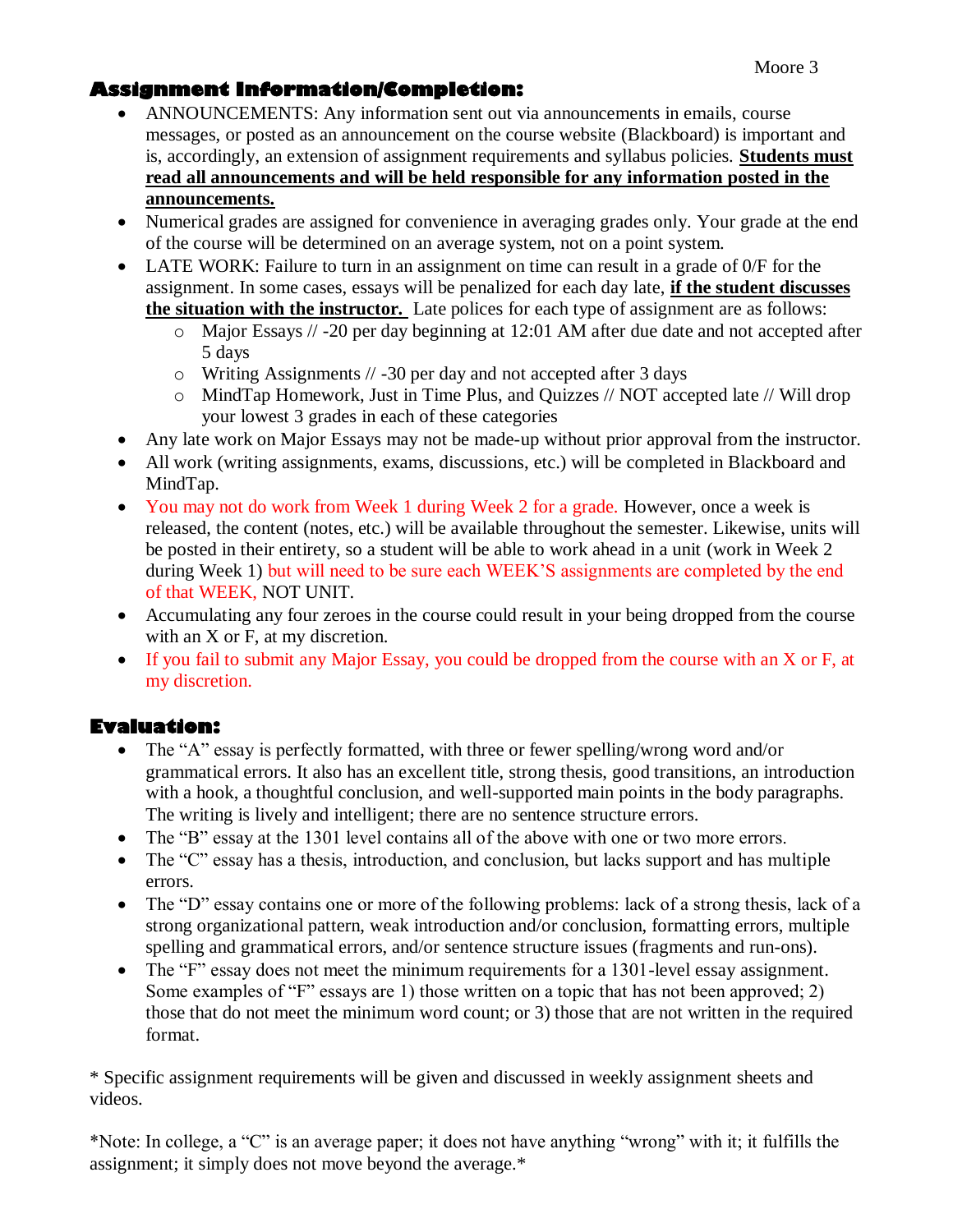## **Absence Policy:**

Online students are required to log in to Blackboard **frequently**. If you fail to log on every week, I will assume you are no longer taking the class. Students who fail to log on weekly could be dropped from the course with an X or F.

Furthermore, accumulating any four zeroes in the course could result in your being dropped from the course with an X or F, at my discretion. If you fail to submit any paper or major assignment, you could be dropped from the course with an X or F, at my discretion.

#### **Professionalism:**

#### **Coursework**

All coursework, however small, MUST follow the rules of Standard English and grammar, as well as maintain a professional and formal tone. I will not grade an assignment that is in incomplete sentences, uses non-standard English, or employs a disrespectful tone. Any such assignment will receive a "0."

#### **Email/Message Etiquette**

Students should limit course messages to "quick" questions. My office hours or appointments by phone or electronic meeting are the best way for us to address more complex questions and concerns about the course. If the answer to your question can be found in the textbook, blackboard, or syllabus, please do not email me because I will only refer you to one of these sources.

I expect students to use professional language and tone in all communication with me, including email and course message correspondence. "Sooooooooooooooo B4 u snd me a msg……. B sure i can read it." Additionally, students should include their first and last name and section number in the "subject" line of the email or in the first line of the email. If the student does not follow these guidelines, I will not respond to his/her email. Students must use proper grammar, spelling, capitalization, and punctuation. Students should *never* ask that I respond ASAP and should refrain from using ALL CAPS and excessive punctuation!!!!!!! in the email. Finally, students should only email me from their SPC email addresses OR Blackboard Course Messages. Emails from Yahoo, Hotmail, etc. are not delivered to my inbox. **I prefer students to message in BlackBoard. This can be done from the main, lefthand menu under "Message Ms. Moore Here."**

*\*Please note: if you use the "Email Instructor" function in BlackBoard, you will find my response in your SPC email not your BlackBoard messages. For the quickest reply, use the provided message link instead.*

#### **Communicating with the Instructor:**

The best way to reach me is through course messages in Blackboard. Although I cannot guarantee that I will respond to your messages right away, I do check my messages and email frequently. Please realize that if you message me after 5 PM, I cannot guarantee a response that night. Weekend responses may be slower or delayed until the next school day. Although most of my communication will be through Blackboard announcements or a direct course message to you, your SPC email is also an official form of communication between you and me, so it is extremely important that you check your SPC email fairly regularly.

If you have any questions or concerns about the class or your performance in the class, please do not hesitate to set up an appointment with me during office hours or write a message to me. I would rather hear about your concerns early in the semester when we still have time to work together, rather than at the end of the class when it is too late for me to help you. Also, if you have any special accommodations please let me know of your needs as soon as possible.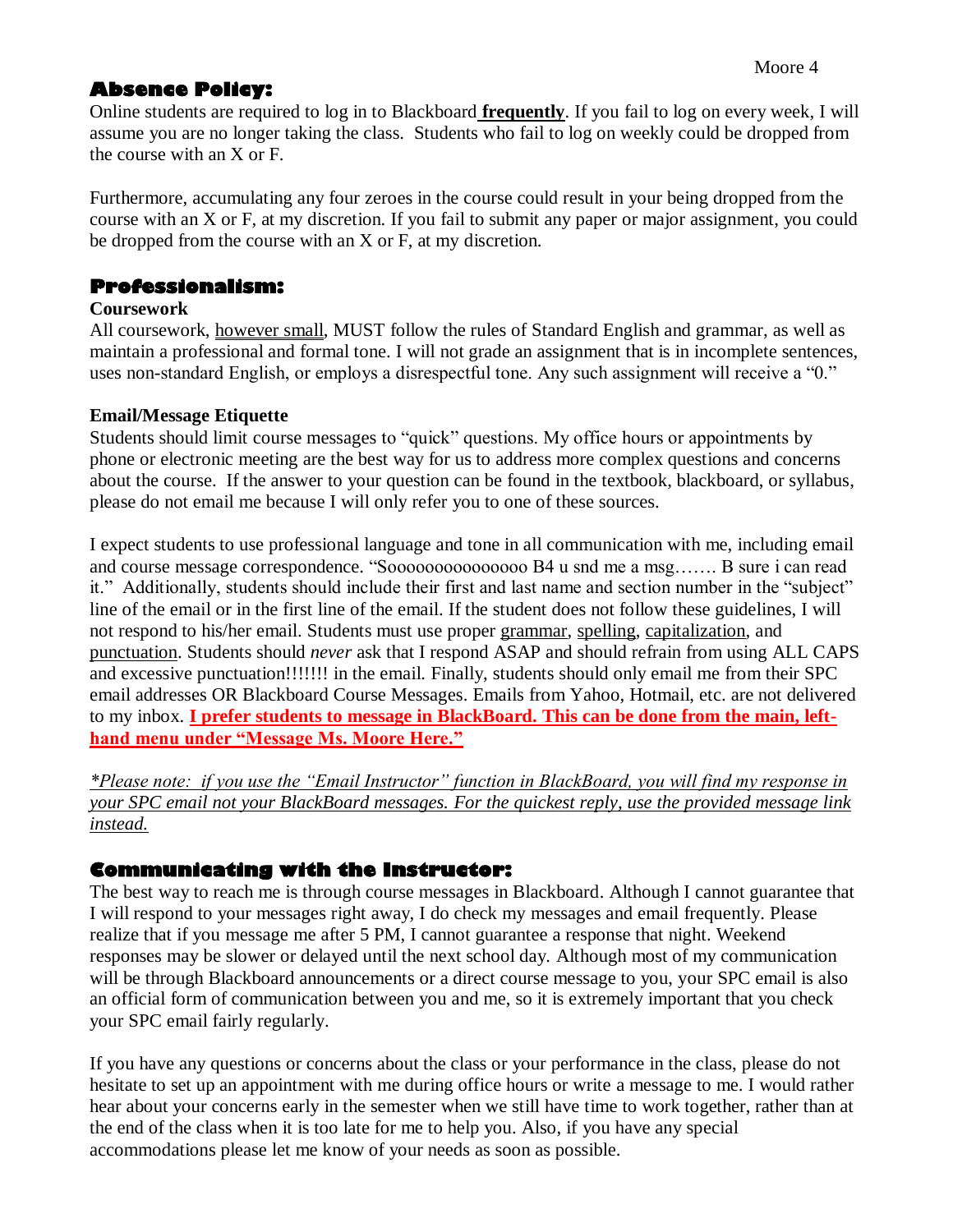#### **Academic Integrity—Plagiarism/Cheating:**

Students are expected to do their own work on all projects, quizzes, assignments, and papers. **Failure to comply with this policy will result in an F for the assignment and can result in an F for the course if circumstances warrant it.**

Plagiarism violations include, but are not limited to, the following:

- 1. Turning in a paper that has been purchased, borrowed, or downloaded from another student, an online term paper site, or a mail order term paper mill;
- 2. Cutting and pasting together information from books, articles, other papers, or online sites without providing proper documentation;
- 3. Using direct quotations (three or more words) from a source without showing them to be direct quotations and citing them; or
- 4. Giving an in-text citation only at the end of a paragraph.

Cheating violations include, but are not limited to, the following:

- 1. Obtaining an examination by stealing or collusion;
- 2. Discovering the content of an examination before it is given;
- 3. Using an unauthorized source of information (notes, textbook, text messaging, internet) during an examination, quiz, or homework assignment;
- 4. Entering an office or building to obtain unfair advantage;
- 5. Taking an examination for another;
- 6. Altering grade records; or
- 7. Copying another's work during an examination or on a homework assignment.

#### **Students with Disabilities:**

Students with disabilities, including but not limited to physical, psychiatric, or learning disabilities, who wish to request accommodations in this class should notify the Disability Services Office early in the semester so that the appropriate arrangements may be made. In accordance with federal law, a student requesting accommodations must provide acceptable documentation of his/her disability to the Disability Services Office. For more information, call or visit the Disability Services Office at Levelland (Student Health & Wellness Office) 806-716-2577, Reese Center (Building 8) 806-716- 4675, or Plainview Center (Main Office) 806-716-4302 or 806-296-9611.

#### **Statement of Nondiscrimination:**

It is the policy of this instructor not to discriminate on the basis of age, color, disability, ethnicity, gender, national origin, race, religion, sexual orientation, or veteran status.

#### **Statement of Diversity:**

In this class, the instructor will establish and support an environment that values and nurtures individual and group differences and encourages engagement and interaction. Understanding and respecting multiple experiences and perspectives will serve to challenge and stimulate all of us to learn about others, about the larger world, and about ourselves. By promoting diversity and intellectual exchange, we will not only mirror society as it is, but also model society as it should and can be.

**NOTE: This syllabus and schedule is subject to change at the instructor's discretion. Continued enrollment by the student in the course indicates that the student agrees and will abide by all policies set forth in this syllabus by the instructor.**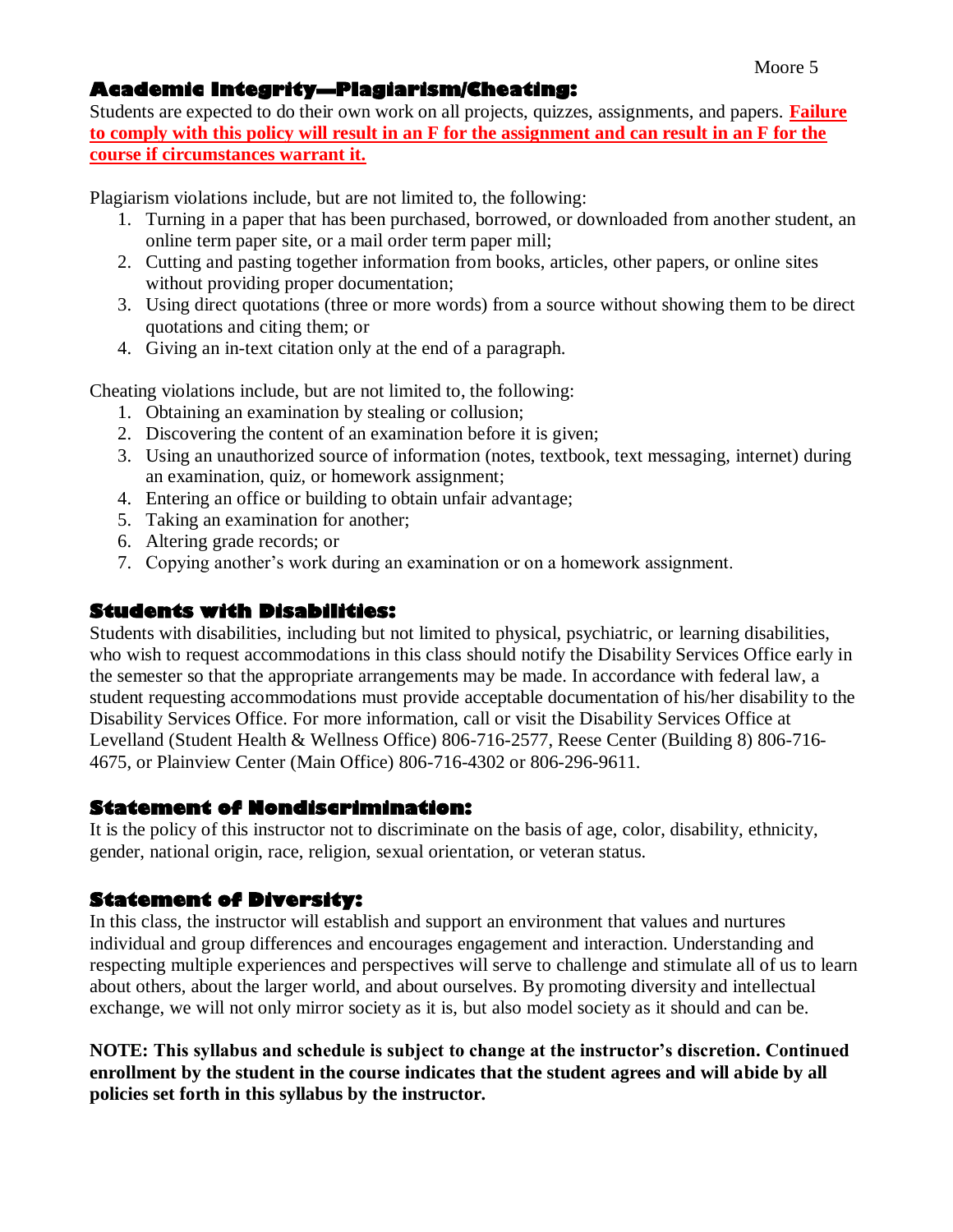#### **\*\*Additional Notes on Inclusive Access:**

- **Textbook:** The textbook and resources for this course are available in digital form through the Inclusive Access textbook program at South Plains College. That means the e-book edition of the textbook and/or all required resources are provided in the Blackboard portion of the course from the first day of class. The fee for the e-book/resources is included in the student tuition/fee payment, so there is no textbook or access card to purchase for this course.
- **E-book features:** Access to a cloud-based e-reader is provided by RedShelf via Blackboard. RedShelf e-book features include the ability to hear the text read aloud, highlight, take notes, create flash cards, see word definitions, build study guides, print select pages, and download up to 20% of the book for offline access. Visit<https://solve.redshelf.com/hc/en-us/requests/new> for e-book issues and support.
- **Upgrading to a physical textbook:** Students who prefer a printed textbook rather than an ebook may purchase a loose-leaf edition from the SPC Bookstore or the textbook publisher. The cost for this course's physical book is \$20.85.
- **How to opt out of Inclusive Access:** As long as they meet the opt-out deadline, students may choose not to participate in the Inclusive Access program if they have a textbook from another source. They should check the course syllabus to see if the instructor also requires course work to be done in an online platform (like Mindtap or Connect). If so, the student would be required to have access or purchase access to that platform in addition to acquiring the e-book. To opt out of the Inclusive Access e-book/resources, students will need to locate the RedShelf tool in their Blackboard course and follow the instructions given there. Students who need assistance to opt out should contact their instructor or the SPC Bookstore. The Inclusive Access fee will be refunded to students who opt out after the twelfth class day.

## **\*\*\*FALL 2020 COVID-19 RECOMMENDATIONS:**

• Since this is a fully online course, I don't anticipate there to be any alterations made due to the global pandemic. However, I feel the need to mention that, of course, your health and safety are my top priority, and, as always, the scope and schedule of our class could change if the situation warrants it. I will keep you posted on anything that could affect our class, and I ask that you keep me posted on anything that could affect your performance in this class (as related to COVID-19 or not).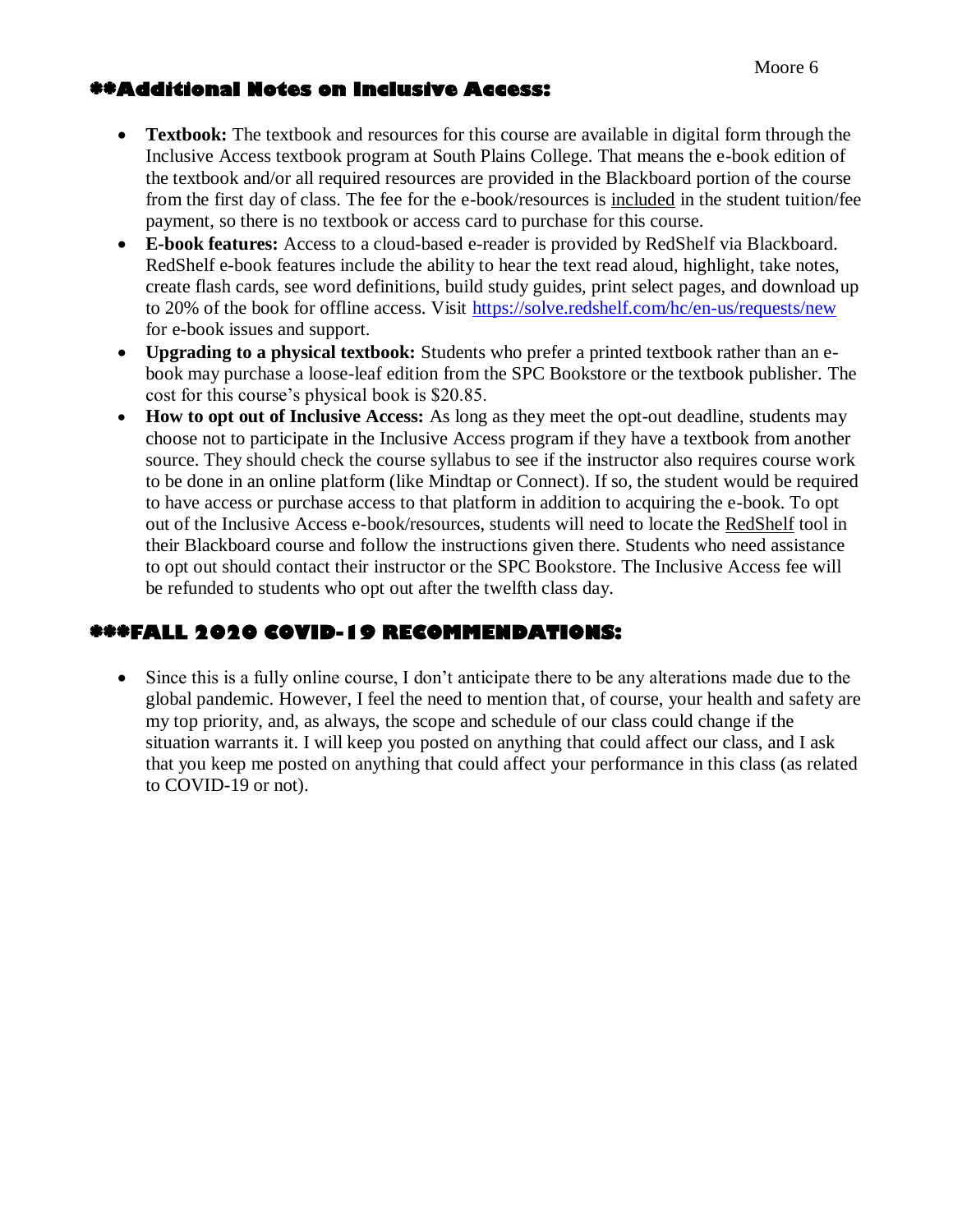## Moore 7 **Class Schedule**

## **Unit 1: Thinking, Reading, & Writing in College & Online**

Week 1 // Introduction to Instructor & Coursework Monday 8/24 12:00 AM – Tuesday 9/8 11:59 PM\*\*

\*\*Week 1 Assignments will stay open through Week 2 to allow for any students who may join the class late or have trouble getting started in the online format. You should still try to complete these assignments by **Monday 8/31 at 11:59 PM** to stay true to the course's weekly format.

\_\_\_\_\_\_\_\_\_\_\_\_\_\_\_\_\_\_\_\_\_\_\_\_\_\_\_\_\_\_\_\_\_\_\_\_\_\_\_\_\_\_\_\_\_\_\_\_\_\_\_\_\_\_\_\_\_\_\_\_\_\_\_\_\_\_\_\_\_\_\_\_\_\_\_\_\_\_

1.1 Welcome & Introductions

1.2 Syllabus // Expectations // Grading

1.3 Explanation of Assignments // Getting Started in MindTap

1.4 Week 1 Reading & MindTap Assignments

## **9/7: LABOR DAY HOLIDAY**

Week 2 // Critical Thinking & the Writing Process Tuesday 9/1 12:00 AM – Tuesday 9/8 11:59 PM\*\*

\*\*Week 2 begins the normal, weekly cycle of the class. Any assignments from 1.1-2.2 will be due at the end of this weekly period.

2.1 Week 2 Reading & MindTap Assignments

2.2 Writing a Process Analysis: Essay #1 Assignment & Video

Week 3 // Practicing the Process with A Process Analysis Tuesday 9/8 – Monday 9/14

3.1 Week 3 Reading & MindTap Assignments

3.2 Discussion Board: Plagiarism

3.3 FINAL Copy of Essay #1 DUE

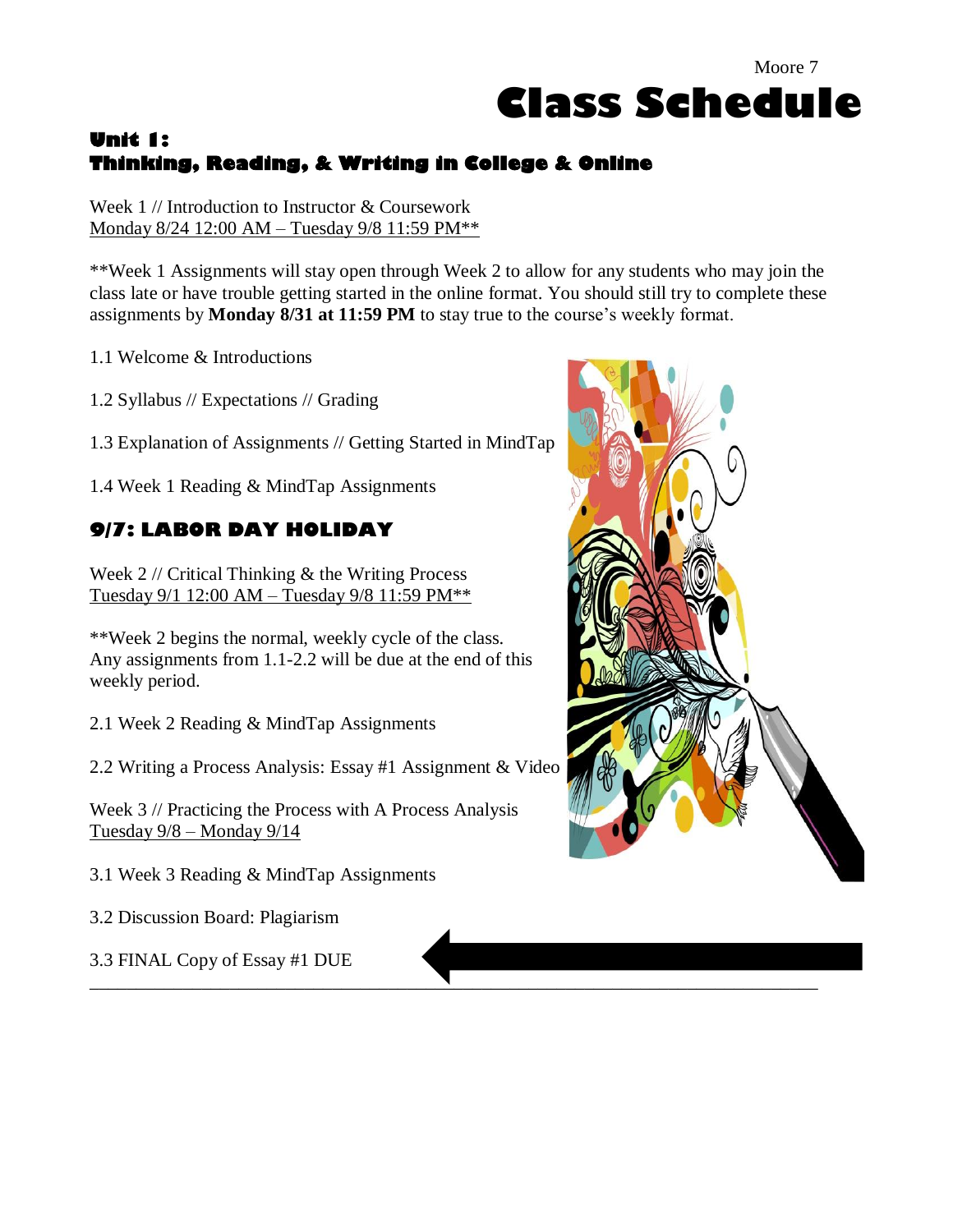## **Unit 2: Comparison/Contrast & Causal Analysis**

Week  $4$  // Tuesday  $9/15$  – Monday  $9/21$ 

4.1 Writing a Comparison/Contrast or Causal Analysis: Essay #2 Assignment & Video

4.2 Week 4 Reading & MindTap Assignments: C/C FOCUS

Week 5 // Tuesday 9/22 – Monday 9/28

5.1 Week 5 Reading & MindTap Assignments: C/A FOCUS

5.2 Discussion Board: Choosing the best topic for Essay #2

Week 6 // Tuesday 9/29 – Monday 10/5

6.1 Week 6 Reading & MindTap Assignments: Drafting your Essay #2

6.2 Turn in Essay #2 Rough Draft to MindTap NetTutor

Week 7 // Tuesday 10/6 – Monday 10/12

7.1 Week 7 Reading & MindTap Assignments: Revising your Essay #2

7.2 FINAL COPY of Essay #2 DUE

## **10/16: FALL BREAK**

## **Unit 3: Definition**

Week 8 // Tuesday 10/13 – Monday 10/19

8.1 Writing a Definition: Essay #3 Assignment & Video

8.2 Week 8 MindTap Assignments: Definition FOCUS

Week 9 // Tuesday 10/20 – Monday 10/26

9.1 Week 9 MindTap Assignments: Research & Citing FOCUS/Drafting your Essay #3

\_\_\_\_\_\_\_\_\_\_\_\_\_\_\_\_\_\_\_\_\_\_\_\_\_\_\_\_\_\_\_\_\_\_\_\_\_\_\_\_\_\_\_\_\_\_\_\_\_\_\_\_\_\_\_\_\_\_\_\_\_\_\_\_\_\_\_\_\_\_\_\_\_\_\_\_\_\_

**CHOR** 

9.2 Turn in Essay #3 Rough Draft to MindTap NetTutor

Week 10 // Tuesday 10/27 – Monday 11/2

10.1 Week 10 MindTap Assignments: Revising your Essay #3/Documenting your sources

10.2 FINAL COPY of Essay #3 DUE